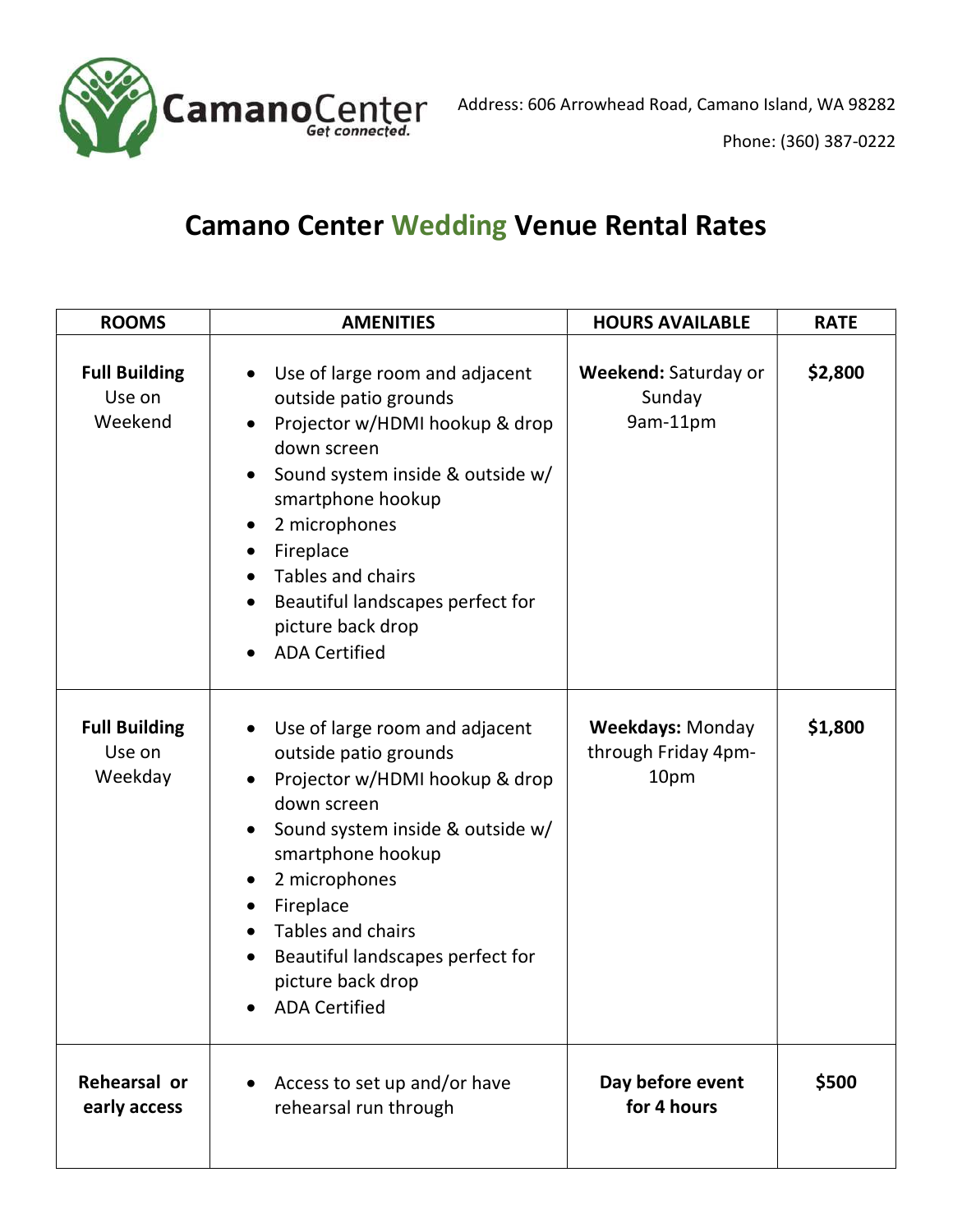| Sundin &<br><b>Education</b><br><b>Rooms</b> | Use of large room and adjacent<br>outside patio grounds<br>Projector w/HDMI hookup & drop<br>down screen<br>Sound system inside & outside w/<br>smartphone hookup<br>2 microphones<br>Fireplace<br>Tables and chairs<br>Beautiful landscapes perfect for<br>picture back drop<br><b>ADA Certified</b>              | Weekend: Saturday or<br>Sunday<br>9am-11pm             | \$2,100 |
|----------------------------------------------|--------------------------------------------------------------------------------------------------------------------------------------------------------------------------------------------------------------------------------------------------------------------------------------------------------------------|--------------------------------------------------------|---------|
| Sundin &<br><b>Education</b><br><b>Rooms</b> | Use of large room and adjacent<br>outside patio grounds<br>Projector w/HDMI hookup & drop<br>down screen<br>Sound system inside & outside w/<br>smartphone hookup<br>2 microphones<br>Fireplace<br>$\bullet$<br>Tables and chairs<br>Beautiful landscapes perfect for<br>picture back drop<br><b>ADA Certified</b> | <b>Weekdays: Monday</b><br>through Friday 4pm-<br>10pm | \$1,200 |

Thank you for considering Camano Center for your special day!

All your rental fees support our community programs and services.

We are a 501c3 organization.